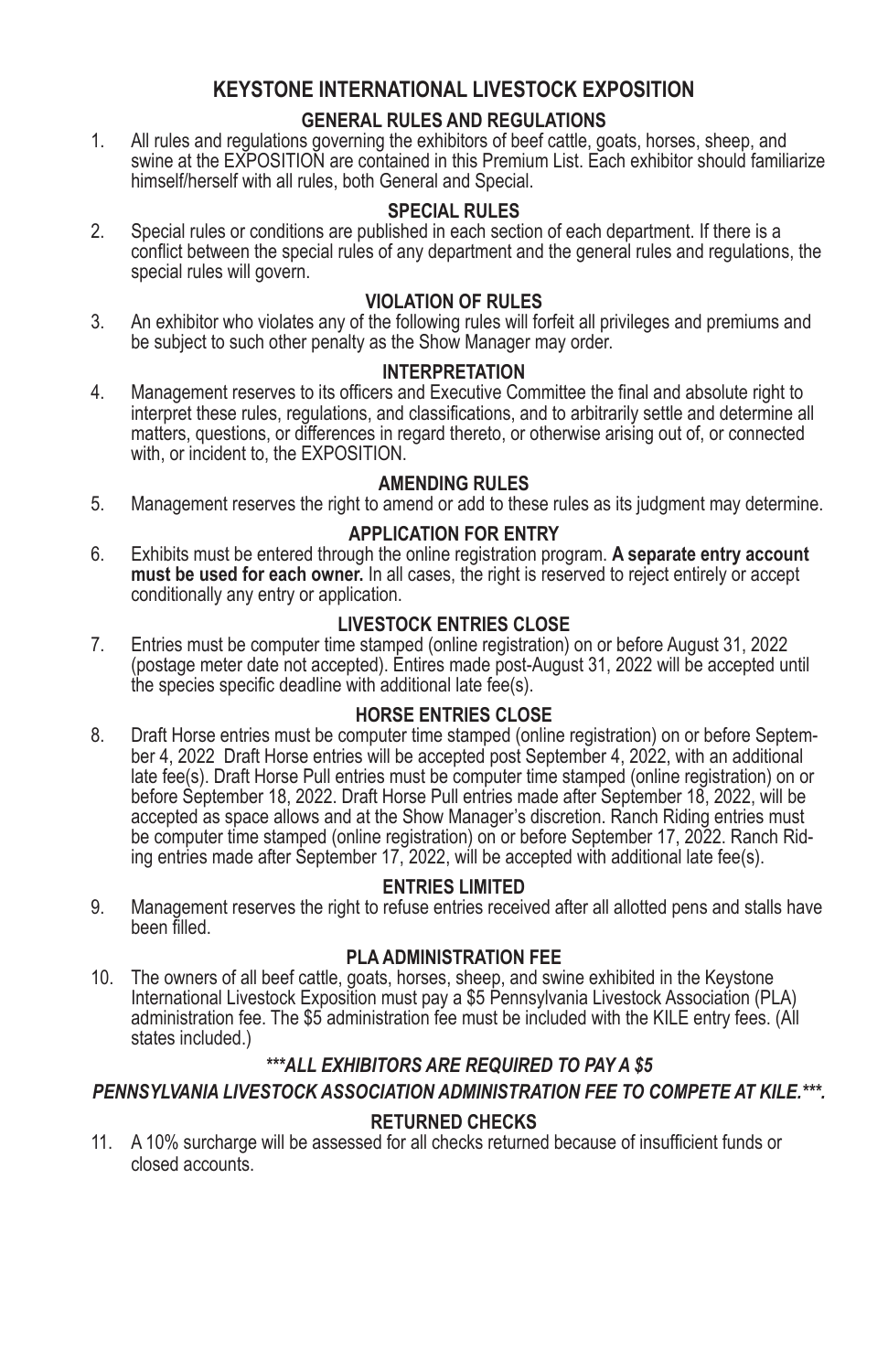# **ENTRY FEES**

12. Entry fees are listed in species specific rules and must be included with online registration. Payment must be received at the time of entry to be accepted.

# *PLEASE NOTE: \*\*\*ALL EXHIBITORS ARE REQUIRED TO PAY A \$5 PENNSYLVANIA LIVESTOCK ASSOCIATION ADMINISTRATION FEE TO COMPETE AT KILE.\*\*\**

### **REFUNDS**

13. **No refunds of entry fees will be made under any circumstances after the entry deadline has passed** (Beef Cattle, Goats, Sheep, & Swine - August 31, 2022; Draft Horses - September 4, 2022; Ranch Horses - September 17, 2022; Draft Horse Pulls - September 18, 2022).

## **PREMIUMS**

14. All premiums are subject to change by the KILE Executive Committee dependent upon funding support.

# **OUTSTANDING ACCOUNTS**

15. If monies are owed to the show for any reason, the premium checks will be held and exhibitors will not be allowed to participate in any Commonwealth-sponsored show until restitution is made of the outstanding accounts.

#### **BARNS OPEN**

16*.* Barns open as listed in species specific rules.

#### **ARRIVALTIMES**

17*.* Animals must arrive prior to the times listed in their species specific rules. No late arrivals will accepted.

## **RELEASE TIMES**

18*.* Animals are released from the barns as listed in their species specific rules. Leaving prior to the listed times without the Show Manager's approval will be cause for forfeiture of ALL premiums and may result in a one year ban from the Exposition.

#### **TRAILERS**

19. Trailers will be permitted to park on-site as space permits. Off-site parking is encouraged. See the map for parking directions.

## **FEED AND BEDDING**

20. Show Management will arrange to have a reputable dealer present in the Farm Show Complex to supply grain, hay, straw, and shavings at local prices. Corn cobs will not be provided. Straw and shavings are the only bedding materials permitted to be used by horse exhibitors. Straw and shavings are the only bedding materials permitted to be used by sheep exhibitors. Straw is the only bedding material permitted to be used by swine exhibitors. All beef cattle will be bedded with shredded wood chips provided by the Exposition. This is the only bedding material permitted in the beef cattle area. Feed room will be cash, check, or credit card. No "tabs" permitted.

#### **SUBSTITUTIONS**

21. Substitutions within breed and within sex will be permitted and, if made, must be filed with the department superintendent no later than the time animals are checked into the EXPOSITION by the breed clerks. Substitutions of market animals between open and carcass classes will not be permitted. Substitutions must be by the same owner and the owner's name must be written exactly the same way.

## **FIRMS AND CO‑PARTNERSHIPS**

22. Firms and co-partnerships entering animals for competition must be in existence at the time of making entry and in all cases must be bona fide. Affidavits of the age of the firms may be required by management.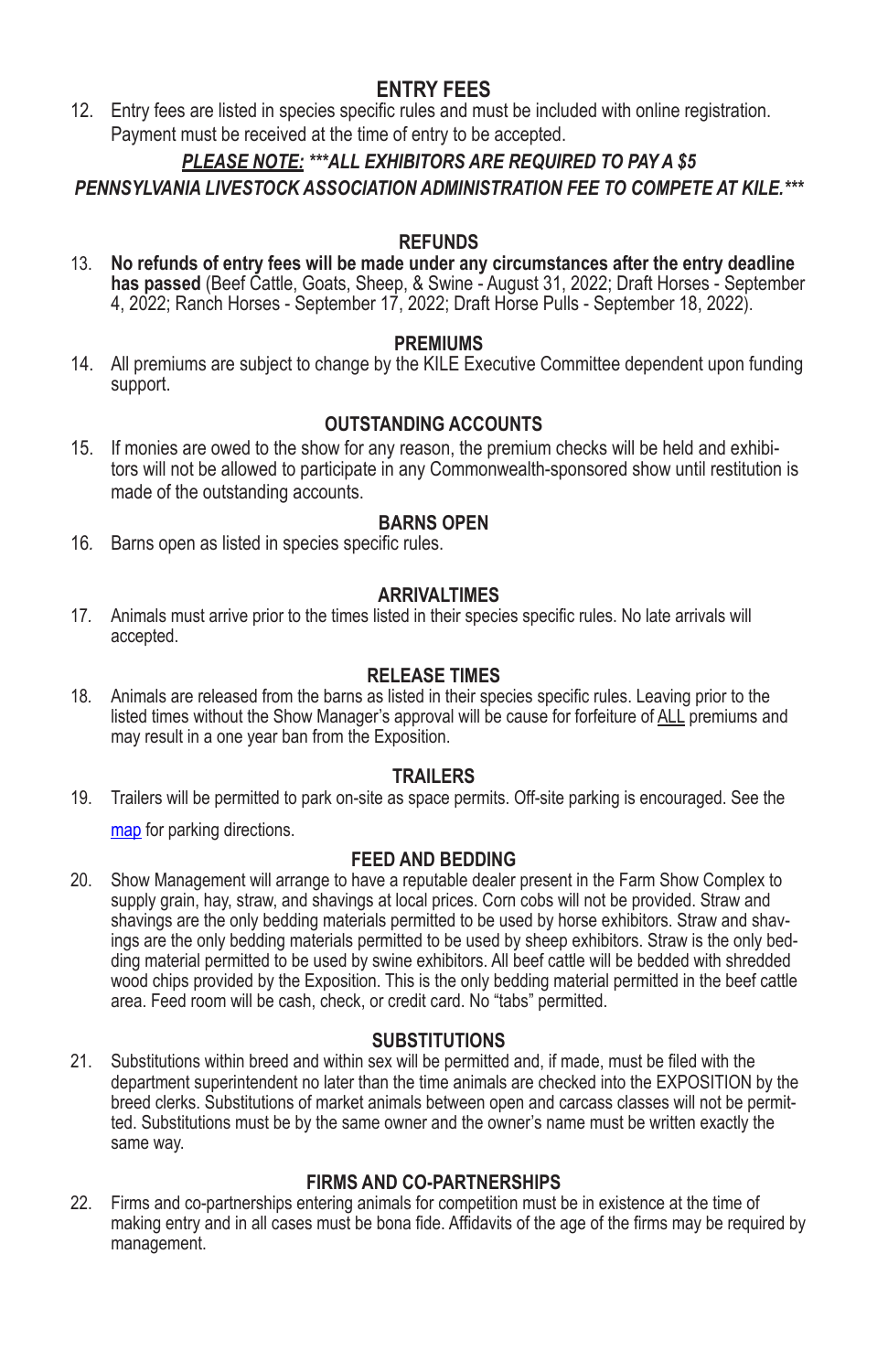# **BACK NUMBERS**

23. Each entry will be assigned a number in the official catalog of the Exposition. Exhibitors, on their arrival, will receive back number(s) to correspond with each entry number, which must be displayed by the attendant when the animal is in the judging ring and in stalls occupied by the exhibit.

# **REGISTRATION CERTIFICATE**

24. Exhibitors must have **original** registration certificates available at all times during the EXPOSITION. No copies, photostats, or electronic registrations will be accepted unless certified and dated by the respective breed association.

# **ANIMALS FOR JUDGING CONTEST**

25. If requested, an exhibitor must allow their animal(s) to be used in the Intercollegiate and Junior Livestock Judging Contest and the Tony Dobrosky Memorial Keystone Stockmen's Contest. Refusal to allow an animal to be used will result in forfeiture of all premium money.

## **BREED SPECIALS**

26. Special premiums and awards as offered by breed associations will be paid directly to the exhibitor by the association's secretary unless otherwise stated. Eligibility of special awards will be governed by breed association rules.

## **UNETHICAL FITTING**

27. Any animal showing evidence of unethical fitting practices such as tampering with the natural fleshing and muscle development will be barred from the show and no premiums awarded.

#### **PROTESTS**

28. All protests must be in writing and accompanied by a deposit of \$50, which will be forfeited if protest is not sustained. Such protest must state plainly the cause of the complaint, or appeal, and must be delivered to the Show Manager within six hours after the occasion of such protest or, if age is brought into question, on the day prior to the one on which the animals are to be judged. Protests will be considered by the Show Manager and Executive Committee as speedily as possible and their decision in the matter shall be final.

#### **SIGNS**

29. The displaying of farm signs, banners, etc. over exhibits is encouraged. Nothing must obstruct across the barn vision, interfere in any way with other exhibitors, or with the conduct of the show. Neither shall they create a safety hazard to animals or spectators. No equipment of decorative material may be nailed, tacked, screwed, or bolted to any part of the Farm Show Complex or any of the fixtures therein. All posters, flyers, etc. must be hung using blue painter's tape only. Signs must be removed at the end of the show. Exhibitors will be charged for damages to Farm Show property.

## **APPEARANCE OF EXHIBITS**

30. Herdsmen are requested to cooperate with Show Management to present attractive and appealing barn exhibits by: (1) keeping their stall area neat and clean; (2) keeping the spectator walkways clear of all straw, feed, etc.; (3) refraining from cooking in the barns; (4) keeping radios, etc. at low volume; (5) maintaining courteous behavior at all times. This cooperation will leave spectators with a very favorable reaction and encourage more visitors to the barn areas.

#### **ADVERTISING**

31. Soliciting for subscriptions to newspapers or other periodicals or sales of any kind will not be permitted, except from booth space purchased if authorized by Show Management. Any person violating the rule will be promptly ejected from the building and grounds.

#### **DOGS**

32. **ONLY SERVICE DOGS** are permitted in the Farm Show Complex.

## **SMOKING AND DRINKING**

33. No smoking or drinking is permitted on Pennsylvania Farm Show Complex & Expo Center grounds during KILE. Violators are subject to dismissal from the show, forfeiture of premiums, and may not be permitted to show again for one year, per the discretion of the Show Manager.